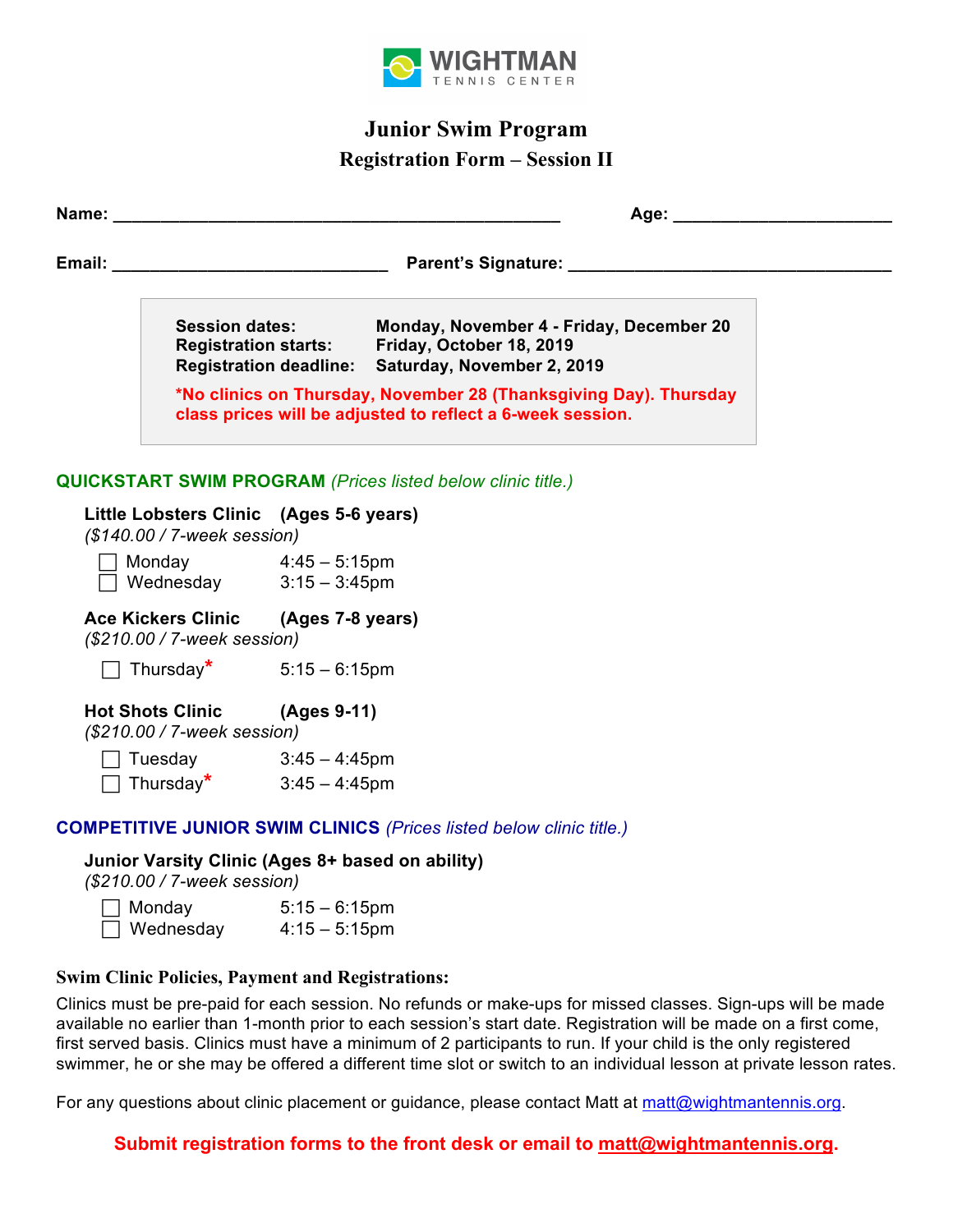

## **2019/2020 Junior Swim Program Fall-Winter-Spring**

### **Clinic Schedule:**

- I. September 9 November 1 (8 weeks)
- **II. November 4 December 20 (7 weeks)\***
- III. January 6 March 6 (8 weeks)
- IV. March 16 May 22 (9 weeks)

**No clinics during the following weeks:**  *December 23 & December 30 February 17 (public school vacation) March 9 - 24 (private school vacation) April 20 (public school vacation)*

**\*No clinics on Thursday, November 28 (Thanksgiving Day). Thursday classes will be adjusted to reflect 6-weeks pricing.**

## **QuickStart Swim Program**

*Wightman's QuickStart Swim Program* is a spin-off from the QuickStart Tennis Program. Paired back-to-back with tennis lessons for easy scheduling, the QuickStart Swim Program is designed to encourage lifelong enjoyment of the sport, as well as promote safety in and around the water.

## *Little Lobsters Swim Class (Ages 5-6 years, 30-minutes)*

QuickStart Swim Program builds upon swimming fundamentals. Children will be introduced to diving, breaststroke, and butterfly, as well as work toward mastering front and back crawl.

- $\bullet$  Time: Monday 4:45 5:15 p.m. and/or Wednesday 3:15 3:45 p.m.
- Price: \$140.00 / 7-week session

## *Ace Kickers Swim Clinic (Ages 7-8 years, 1-hr)*

QuickStart Swim Program builds upon skills learned in Little Lobsters. There will be an emphasis on refining stroke technique, deep and shallow diving, as well as an added focus on building endurance.

- Time: Thursday**\*** 5:15 6:15 p.m.
- Price: \$210.00 / 7-week session

## *Hot Shots Swim Clinic (Ages 9+, 1-hr)*

QuickStart Swim Program builds upon skills learned in Ace Kickers. Continued focus on refining stroke technique and building endurance. Children will be introduced to using a pace clock, as well as reading and creating their own workouts.

- Time: Tuesday 3:45 4:45 p.m. and/or Thursday**\*** 3:45 4:45 p.m.
- Price: \$210.00 / 7-week session

### **Competitive Swim Clinics**

### **Junior Varsity Clinic** *(Ages 8+ based on ability, 1-hr)*

For the aspiring team swimmer looking for competition, technique and conditioning.

- Time: Monday 5:15 6:15 p.m. and/or Wednesday 4:15 5:15 p.m.
- Price: \$210.00 / 7-week session